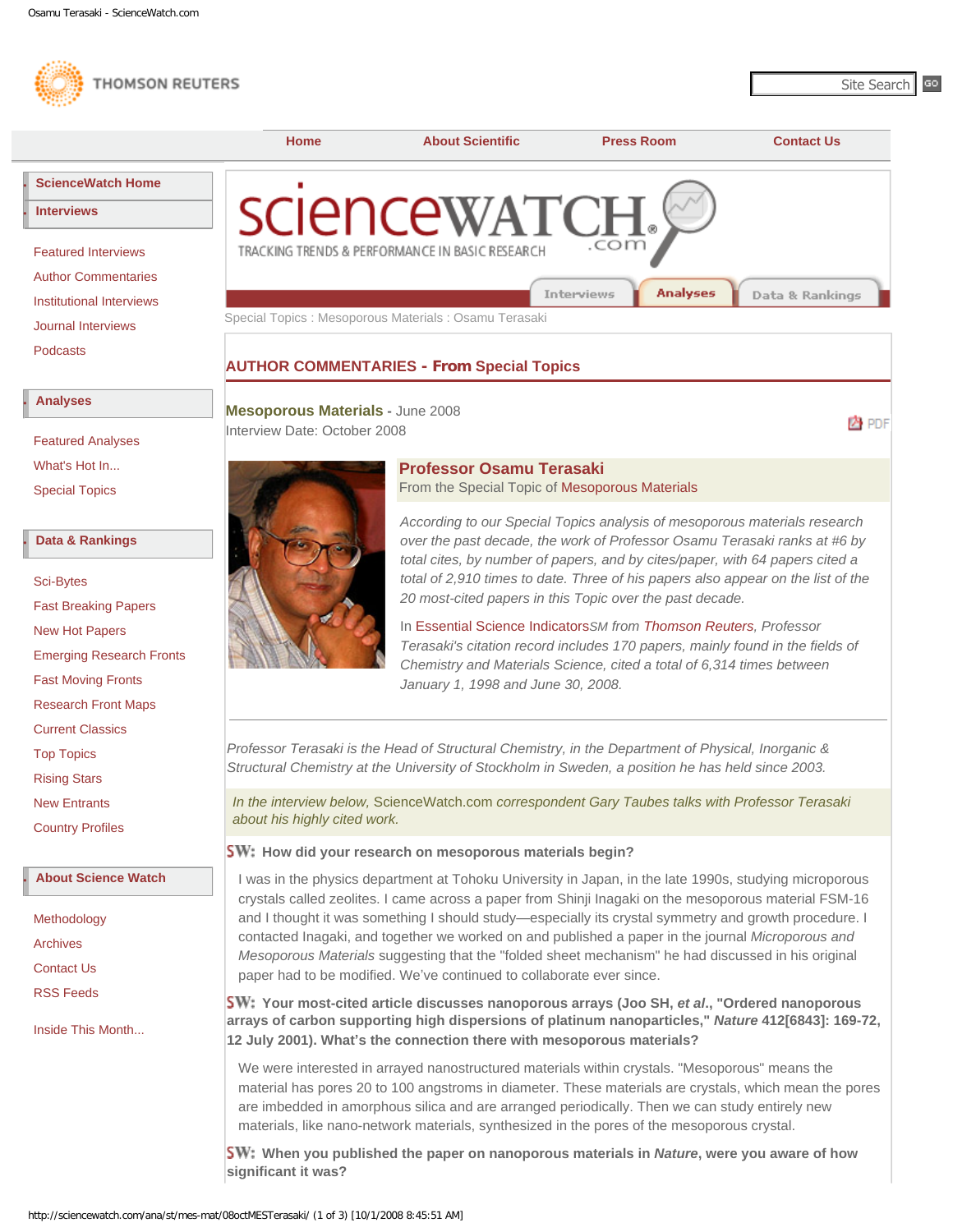Well, it is embarrassing that I wasn't aware of the importance of carbon, which is what we were using in that paper. Ryong Ryoo is a very clever guy and he knows about the actual requirements in the real world. He was the one who developed nano-casted carbon, synthesized composite with Pt nano-particles and thought this paper was important. So, no, I never suspected this paper would be so highly cited.

On the other hand, our 1999 *JACS* paper with Inagaki (Inagaki S, *et al*., "Novel mesoporous materials with a uniform distribution of organic groups and inorganic oxide in their frameworks," *JACS* 121: 9611-4, 1999), that one I thought from the very first would get a lot of attention. This was unfortunately rejected by *Nature* but *was* accepted by JACS within a month. I cannot understand why after our paper appeared in *JACS, Nature* published a paper on the same topic.

*"These materials can be used or can be useful for drug delivery and biomedical applications."*

## **SW:** Why do you think they rejected yours?

They said it was too specialized; that *Nature* is a general interest journal and this was paper was of narrow interest. It seems from their latter publication that they changed their mind.

### **SW:** Why did you choose *Nature* to begin with?

Because it is a general interest journal. If we were successful with *Nature* we'd attract many more readers, and, to be honest, that's quite helpful in receiving a research grant. We published one paper in *Nature*—Sakamoto Y, *et al.,* "Direct imaging of the pores and cages of three-dimensional mesoporous materials," *Nature* 408(6811): 449-53, 23 November 2000—followed by a few more *Nature* papers. These helped me a lot in raising research grants.

# **SW:** What do you consider the most challenging aspects of research on mesoporous and **nanoporous materials?**

Personally, I am not good at making these materials. I worked with a Ph.D. student in Yokohama University named Shunai Che who can do this, and she is now a Cheung Kong Professor in Shanghai and one of my most important material suppliers. Ryong, Inagaki, and Dong Yuan Zhao can also make the novel materials, and my group extends the method to solve/characterize the structures of new crystals and then we publish together.

Even for the chemists, it's not easy to create highly crystalline materials. These materials inevitably contain various kinds of defects. They're also electron-beam sensitive, which means they are easily damaged during the electron microscope observation. If you use X-ray diffraction you can only detect a few reflections, so it's impossible to obtain enough information for structural solution from the X-ray powder diffraction. We can do it with our method, and, as far as I know, we're the only ones to ever solve three-dimensional mesoporous structures.

### **SW: How does your method work?**

I think it's deceptively simple. We take high-resolution electron microscope images, and from these images we obtain Fourier diffractograms—like electron diffraction patterns, but these also contain the phase information of structure factors. This phase information is essential to solving the structure—that's our advantage. Once we're able to get the phase information, then we can obtain unique structural solutions. This is the method we described in the 2000 *Nature* paper.

# **SW:** How rapidly has the state of knowledge in your field evolved since your 1999 paper with **Inagaki?**

I think we built a lot of the conceptual framework when I was in Japan, before 2003. After that, we've received interesting new materials, so we've been extending the method further to new materials. Recently Miyasaka and I developed quite a big step; however, this was rejected by *Nature*. We'll submit it to another high-ranking journal.

# **SW: What was the new step?**

In our previous method described in *Nature* in 2000, we solve the structure with the help of gas adsorption data, therefore we can solve only after the surfactant is removed. Now we have proposed a way to solve the structure and to provide pore volume and surface area with the surfactant intact. That means we can solve it in its synthesized state. As prepared, these crystals contain a lot of surfactant, and when you want to use these mesoporous materials—for drug delivery, for example—then an existence of the surfactant is important. It can stabilize/protect a drug or peptide in